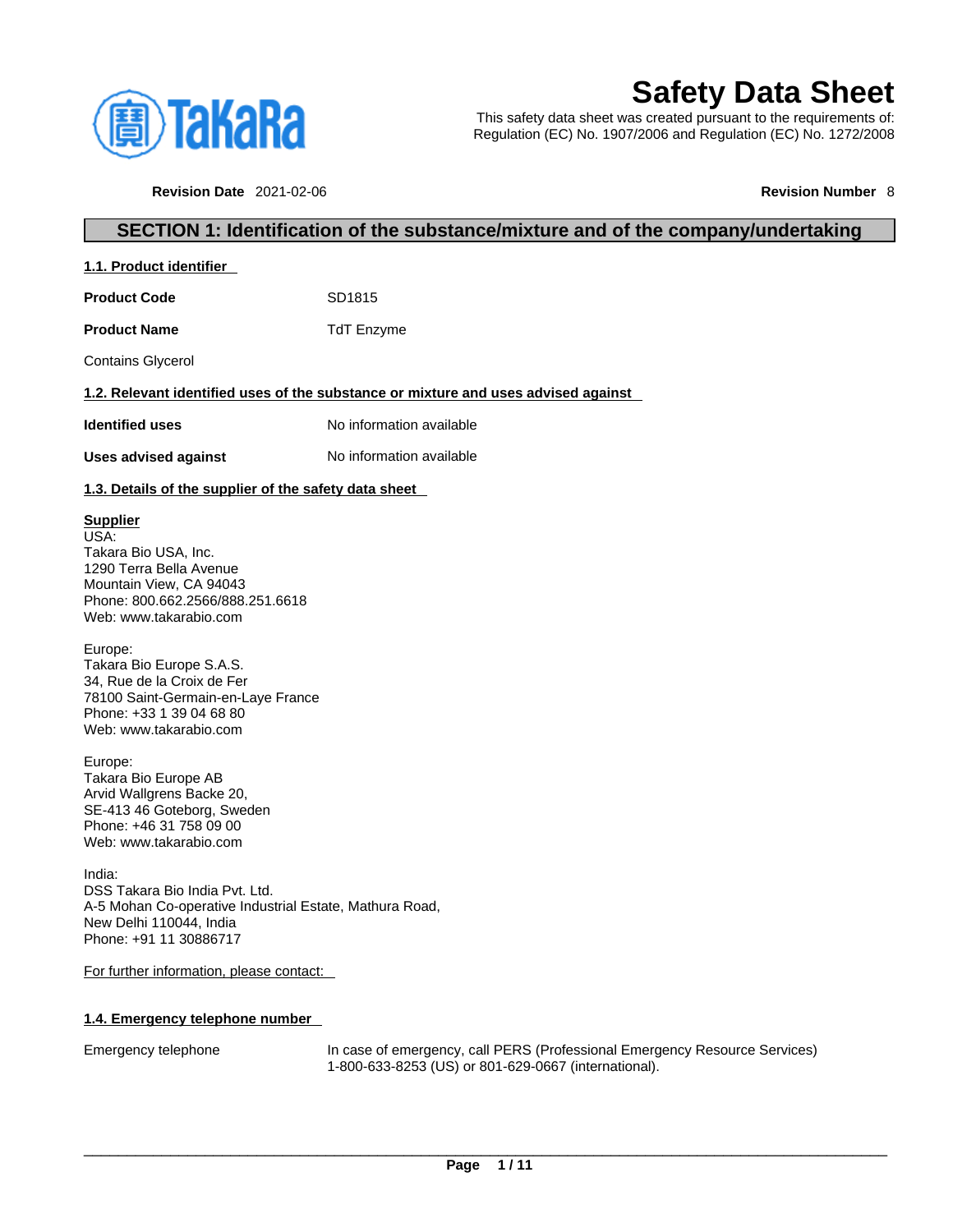# **SECTION 2: Hazards identification**

#### **2.1. Classification of the substance or mixture**

| No 1272/2008<br>Regulation (EC)                  |                    |
|--------------------------------------------------|--------------------|
| <b>Acute toxicity - Inhalation (Dusts/Mists)</b> | (H332)<br>`ategory |

#### **2.2. Label elements**

Contains Glycerol



**Signal word** Warning

**Hazard statements** H332 - Harmful if inhaled

#### **Precautionary Statements - EU (§28, 1272/2008)**

P261 - Avoid breathing dust/fume/gas/mist/vapors/spray P271 - Use only outdoors or in a well-ventilated area P304 + P340 - IF INHALED: Remove person to fresh air and keep comfortable for breathing P312 - Call a POISON CENTER or doctor if you feel unwell

#### **Additional information**

This product requires tactile warnings if supplied to the general public.

#### **2.3. Other hazards**

No information available.

# **SECTION 3: Composition/information on ingredients**

#### **3.1 Substances**

Not applicable

#### **3.2 Mixtures**

|                           |            | Chemical name Weight-% REACH registration<br>number | EC No     | <b>Classification</b><br>according to<br>Regulation (EC) No.<br>1272/2008 [CLP] | Specific<br>concentration<br>limit (SCL) | M-Factor | M-Factor<br>$ $ (long-term) $ $ |
|---------------------------|------------|-----------------------------------------------------|-----------|---------------------------------------------------------------------------------|------------------------------------------|----------|---------------------------------|
| Glycerol<br>$56 - 81 - 5$ | $60 - 100$ | No data available                                   | 200-289-5 | No data available                                                               | $\overline{\phantom{0}}$                 |          |                                 |

#### **Full text of H- and EUH-phrases: see section 16**

*Acute Toxicity Estimate No information available* 

This product does not contain candidate substances of very high concern at a concentration >=0.1% (Regulation (EC) No. 1907/2006 (REACH), Article 59)

# **SECTION 4: First aid measures**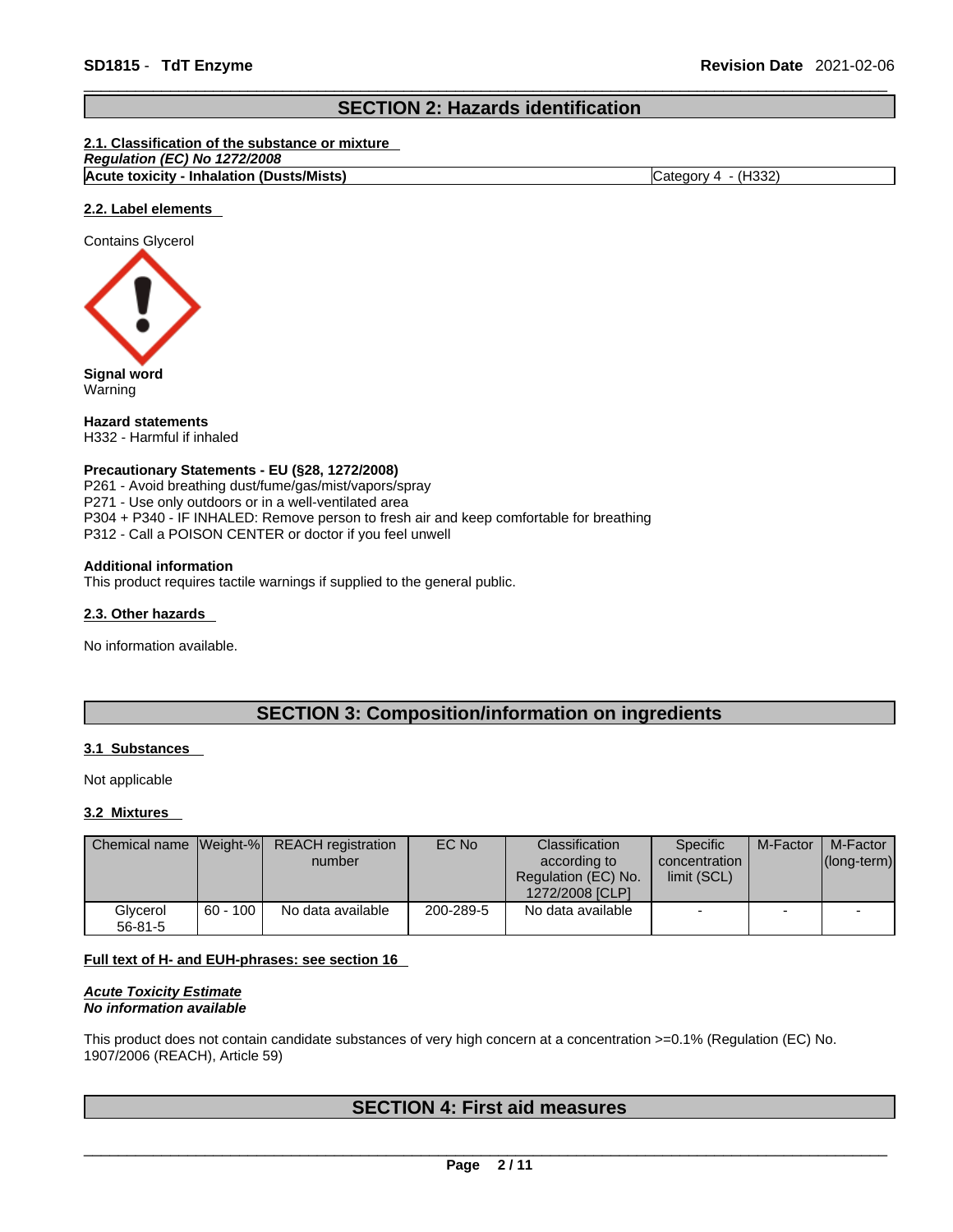#### **4.1. Description of first aid measures**

| <b>General advice</b>                                                           | Show this safety data sheet to the doctor in attendance.                                                                                                                                                                                                                   |  |  |  |  |
|---------------------------------------------------------------------------------|----------------------------------------------------------------------------------------------------------------------------------------------------------------------------------------------------------------------------------------------------------------------------|--|--|--|--|
| <b>Inhalation</b>                                                               | Remove to fresh air. If symptoms persist, call a physician. If breathing has stopped, give<br>artificial respiration. Get medical attention immediately.                                                                                                                   |  |  |  |  |
| Eye contact                                                                     | Rinse thoroughly with plenty of water for at least 15 minutes, lifting lower and upper eyelids.<br>Consult a physician.                                                                                                                                                    |  |  |  |  |
| <b>Skin contact</b>                                                             | Wash skin with soap and water. In the case of skin irritation or allergic reactions see a<br>physician.                                                                                                                                                                    |  |  |  |  |
| Ingestion                                                                       | Do NOT induce vomiting. Clean mouth with water and drink afterwards plenty of water.<br>Never give anything by mouth to an unconscious person. Get medical attention.                                                                                                      |  |  |  |  |
| Self-protection of the first aider                                              | Ensure that medical personnel are aware of the material(s) involved, take precautions to<br>protect themselves and prevent spread of contamination. Avoid breathing vapors or mists.<br>Use personal protective equipment as required. See section 8 for more information. |  |  |  |  |
| 4.2. Most important symptoms and effects, both acute and delayed                |                                                                                                                                                                                                                                                                            |  |  |  |  |
| <b>Symptoms</b>                                                                 | Coughing and/ or wheezing. Difficulty in breathing.                                                                                                                                                                                                                        |  |  |  |  |
| 4.3. Indication of any immediate medical attention and special treatment needed |                                                                                                                                                                                                                                                                            |  |  |  |  |
| Note to physicians                                                              | Treat symptomatically.                                                                                                                                                                                                                                                     |  |  |  |  |

# **SECTION 5: Firefighting measures**

#### **5.1. Extinguishing media**

| <b>Suitable Extinguishing Media</b>                        | Use extinguishing measures that are appropriate to local circumstances and the<br>surrounding environment.                            |  |  |  |  |
|------------------------------------------------------------|---------------------------------------------------------------------------------------------------------------------------------------|--|--|--|--|
| <b>Large Fire</b>                                          | CAUTION: Use of water spray when fighting fire may be inefficient.                                                                    |  |  |  |  |
| Unsuitable extinguishing media                             | Do not scatter spilled material with high pressure water streams.                                                                     |  |  |  |  |
| 5.2. Special hazards arising from the substance or mixture |                                                                                                                                       |  |  |  |  |
| Specific hazards arising from the<br>chemical              | No information available.                                                                                                             |  |  |  |  |
| 5.3. Advice for firefighters                               |                                                                                                                                       |  |  |  |  |
| Special protective equipment for<br>fire-fighters          | Firefighters should wear self-contained breathing apparatus and full firefighting turnout<br>gear. Use personal protection equipment. |  |  |  |  |

# **SECTION 6: Accidental release measures**

#### **6.1. Personal precautions, protective equipment and emergency procedures**

| <b>Personal precautions</b>    | Ensure adequate ventilation. Avoid breathing vapors or mists. Use personal protective<br>equipment as required. |
|--------------------------------|-----------------------------------------------------------------------------------------------------------------|
| <b>Other information</b>       | Refer to protective measures listed in Sections 7 and 8.                                                        |
| For emergency responders       | Use personal protection recommended in Section 8.                                                               |
| 6.2. Environmental precautions |                                                                                                                 |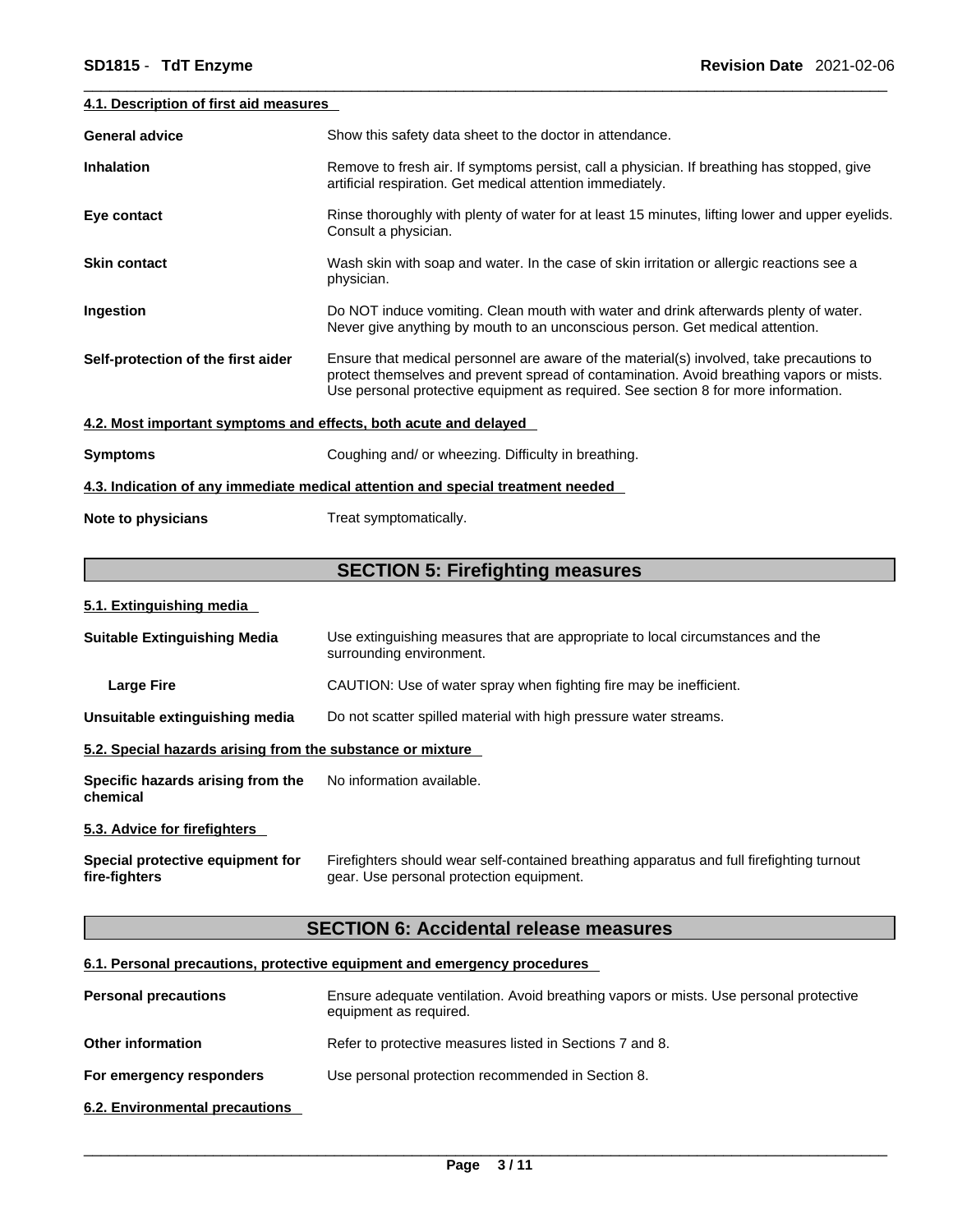| <b>Environmental precautions</b>                          | See Section 12 for additional Ecological Information.                                |
|-----------------------------------------------------------|--------------------------------------------------------------------------------------|
| 6.3. Methods and material for containment and cleaning up |                                                                                      |
| <b>Methods for containment</b>                            | Prevent further leakage or spillage if safe to do so.                                |
| Methods for cleaning up                                   | Take up mechanically, placing in appropriate containers for disposal.                |
| <b>Prevention of secondary hazards</b>                    | Clean contaminated objects and areas thoroughly observing environmental regulations. |
| 6.4. Reference to other sections                          |                                                                                      |
| Reference to other sections                               | See section 8 for more information. See section 13 for more information.             |

# **SECTION 7: Handling and storage**

#### **7.1. Precautions for safe handling**

| suitable respiratory equipment. Do not eat, drink or smoke when using this product.                                                         |
|---------------------------------------------------------------------------------------------------------------------------------------------|
| Do not eat, drink or smoke when using this product.<br>General hygiene considerations                                                       |
| 7.2. Conditions for safe storage, including any incompatibilities                                                                           |
| Keep containers tightly closed in a dry, cool and well-ventilated place. Keep out of the reach<br><b>Storage Conditions</b><br>of children. |

#### **7.3. Specific end use(s)**

**Identified uses**

# **SECTION 8: Exposure controls/personal protection**

#### **8.1. Control parameters**

# **Exposure Limits**

| Chemical name             | European Union  | Austria                                                                                                                                                                                 | <b>Belgium</b>            | <b>Bulgaria</b> | Croatia         |
|---------------------------|-----------------|-----------------------------------------------------------------------------------------------------------------------------------------------------------------------------------------|---------------------------|-----------------|-----------------|
| Glycerol<br>$56 - 81 - 5$ |                 |                                                                                                                                                                                         | TWA 10 mg/m $3$           |                 | TWA 10 mg/m $3$ |
| Chemical name             | Cyprus          | Czech Republic                                                                                                                                                                          | <b>Denmark</b>            | Estonia         | Finland         |
| Glycerol<br>$56 - 81 - 5$ |                 |                                                                                                                                                                                         |                           | TWA 10 mg/m $3$ | TWA 20 mg/m $3$ |
| Chemical name             | France          | Germany                                                                                                                                                                                 | <b>Germany MAK</b>        | Greece          | Hungary         |
| Glycerol<br>$56 - 81 - 5$ | TWA 10 mg/m $3$ |                                                                                                                                                                                         | AGW 200 mg/m <sup>3</sup> | TWA 10 mg/m $3$ |                 |
| Chemical name             | Ireland         | Italy                                                                                                                                                                                   | Italy REL                 | Latvia          | Lithuania       |
| Glycerol<br>$56 - 81 - 5$ |                 | 200 mg/m $3$ TWA<br>AGW (the risk of<br>damage to the<br>embryo or fetus can<br>be excluded when<br>AGW and BGW<br>values are<br>observed, inhalable<br>fraction, exposure<br>factor 2) |                           |                 | ٠               |
| Chemical name             | Luxembourg      | <b>Malta</b>                                                                                                                                                                            | <b>Netherlands</b>        | Norway          | Poland          |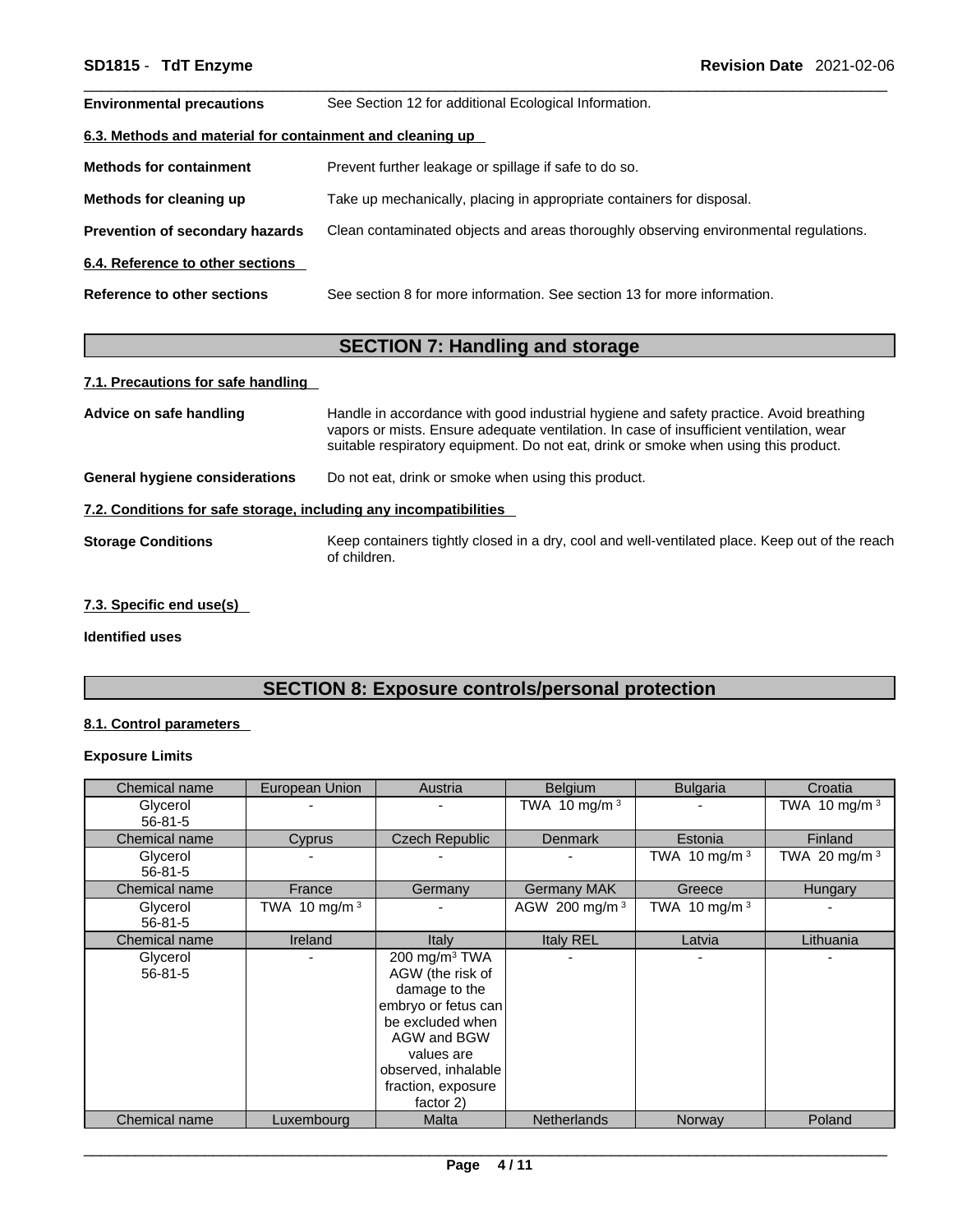| Glycerol                       |                 |         |                   |  |                                                | TWA 10 mg/m $3$           |
|--------------------------------|-----------------|---------|-------------------|--|------------------------------------------------|---------------------------|
| $56 - 81 - 5$<br>Chemical name | Portugal        | Romania | Slovakia          |  | Slovenia                                       | Spain                     |
| Glycerol<br>$56 - 81 - 5$      | TWA 10 mg/m $3$ |         | TWA 11 mg/m $3$   |  | STEL 400 mg/m <sup>3</sup><br>TWA 200 mg/m $3$ | TWA 10 mg/m $3$           |
| Chemical name                  | Sweden          |         | Switzerland       |  |                                                | United Kingdom            |
| Glycerol                       |                 |         | SS-C**            |  |                                                | STEL 30 mg/m <sup>3</sup> |
| $56 - 81 - 5$                  |                 |         | TWA 50 mg/m $3$   |  | TWA 10 mg/m $3$                                |                           |
|                                |                 |         | STEL 100 mg/m $3$ |  |                                                |                           |

#### **Biological occupational exposure limits**

This product, as supplied, does not contain any hazardous materials with biological limits established by the region specific regulatory bodies.

| Derived No Effect Level (DNEL)<br><b>Predicted No Effect Concentration</b><br>(PNEC) | No information available.<br>No information available. |
|--------------------------------------------------------------------------------------|--------------------------------------------------------|
| 8.2. Exposure controls                                                               |                                                        |
| <b>Personal Protective Equipment</b>                                                 |                                                        |
| <b>Eye/face protection</b>                                                           | No special protective equipment required.              |
| Skin and body protection                                                             | No special protective equipment required.              |
|                                                                                      | $\blacksquare$                                         |

| <b>Respiratory protection</b> | No protective equipment is needed under normal use conditions. If exposure limits are |
|-------------------------------|---------------------------------------------------------------------------------------|
|                               | exceeded or irritation is experienced, ventilation and evacuation may be required.    |

### **General hygiene considerations** Do not eat, drink or smoke when using this product.

**Environmental exposure controls** No information available.

# **SECTION 9: Physical and chemical properties**

#### **9.1. Information on basic physical and chemical properties**

| <b>Physical state</b>            | Liquid                   |                          |  |  |
|----------------------------------|--------------------------|--------------------------|--|--|
| Appearance                       | Clear, colorless         |                          |  |  |
| Color                            | Clear                    |                          |  |  |
| Odor                             | Unpleasant.              |                          |  |  |
| <b>Odor Threshold</b>            | No information available |                          |  |  |
| <b>Property</b>                  | Values                   | Remarks • Method         |  |  |
| Melting point / freezing point   | No data available        | None known               |  |  |
| Boiling point/boiling range (°C) | No data available        | None known               |  |  |
| Flammability (solid, gas)        | No data available        | None known               |  |  |
| <b>Flammability Limit in Air</b> |                          | None known               |  |  |
| Upper flammability limit:        | No data available        |                          |  |  |
| Lower flammability limit:        | No data available        |                          |  |  |
| <b>Flash point</b>               | No data available        | Open cup                 |  |  |
| <b>Autoignition temperature</b>  | 392.8 $°C$               | None known               |  |  |
| <b>Decomposition temperature</b> |                          | None known               |  |  |
| рH                               |                          | None known               |  |  |
| pH (as aqueous solution)         | No data available        | No information available |  |  |
| <b>Kinematic viscosity</b>       | No data available        | None known               |  |  |
| <b>Dynamic Viscosity</b>         | No data available        | None known               |  |  |
| <b>Water solubility</b>          | No data available        | None known               |  |  |
|                                  |                          |                          |  |  |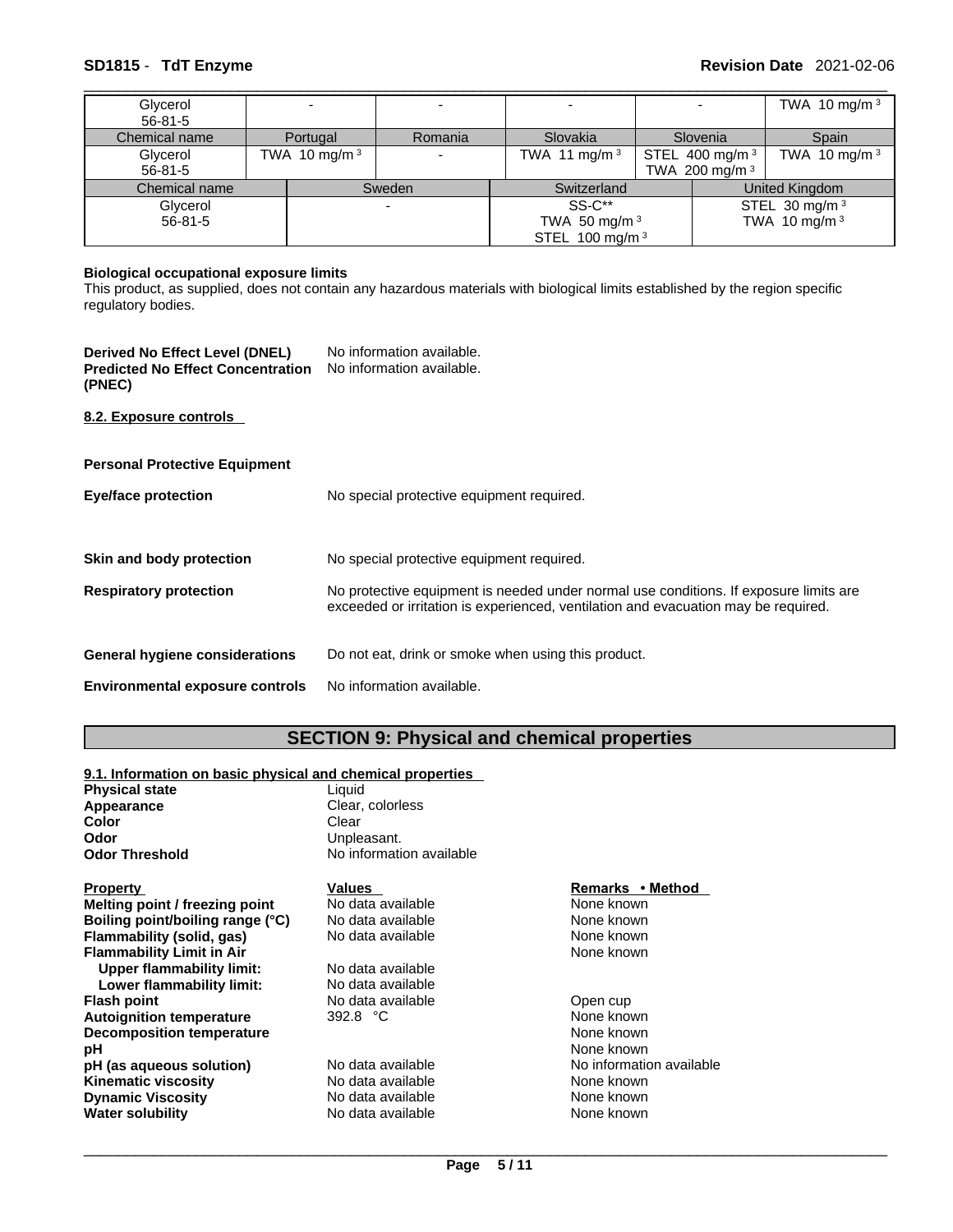| Solubility in other solvents                                                                       | No data available                            | None known |  |
|----------------------------------------------------------------------------------------------------|----------------------------------------------|------------|--|
| <b>Partition coefficient</b>                                                                       | No data available                            | None known |  |
| Vapor pressure                                                                                     | No data available                            | None known |  |
| <b>Relative density</b>                                                                            |                                              | None known |  |
| <b>Bulk Density</b>                                                                                | No data available                            |            |  |
| <b>Liquid Density</b>                                                                              | No data available                            |            |  |
| Vapor density                                                                                      | No data available                            | None known |  |
| <b>Particle characteristics</b>                                                                    |                                              |            |  |
| <b>Particle Size</b>                                                                               | No information available                     |            |  |
| <b>Particle Size Distribution</b>                                                                  | No information available                     |            |  |
| 9.2. Other information                                                                             |                                              |            |  |
| 9.2.1. Information with regard to physical hazard classes<br>Not applicable                        |                                              |            |  |
| 9.2.2. Other safety characteristics<br>No information available                                    |                                              |            |  |
|                                                                                                    | <b>SECTION 10: Stability and reactivity</b>  |            |  |
| 10.1. Reactivity                                                                                   |                                              |            |  |
| <b>Reactivity</b>                                                                                  | No information available.                    |            |  |
| 10.2. Chemical stability                                                                           |                                              |            |  |
| <b>Stability</b>                                                                                   | Stable under normal conditions.              |            |  |
| <b>Explosion Data</b><br>Sensitivity to mechanical impact None.<br>Sensitivity to static discharge | None.                                        |            |  |
| 10.3. Possibility of hazardous reactions                                                           |                                              |            |  |
| Possibility of hazardous reactions None under normal processing.                                   |                                              |            |  |
| 10.4. Conditions to avoid                                                                          |                                              |            |  |
| <b>Conditions to avoid</b>                                                                         | Excessive heat.                              |            |  |
| 10.5. Incompatible materials                                                                       |                                              |            |  |
| Incompatible materials                                                                             | None known based on information supplied.    |            |  |
| 10.6. Hazardous decomposition products                                                             |                                              |            |  |
| Hazardous Decomposition Products None known based on information supplied.                         |                                              |            |  |
|                                                                                                    | <b>SECTION 11: Toxicological information</b> |            |  |
|                                                                                                    |                                              |            |  |

# **11.1. Information on hazard classes as defined in Regulation (EC) No 1272/2008**

#### **Information on likely routes of exposure**

#### **Product Information**

| <b>Inhalation</b>   | Specific test data for the substance or mixture is not available. Harmful by inhalation.<br>(based on components). |
|---------------------|--------------------------------------------------------------------------------------------------------------------|
| Eye contact         | Specific test data for the substance or mixture is not available.                                                  |
| <b>Skin contact</b> | Specific test data for the substance or mixture is not available.                                                  |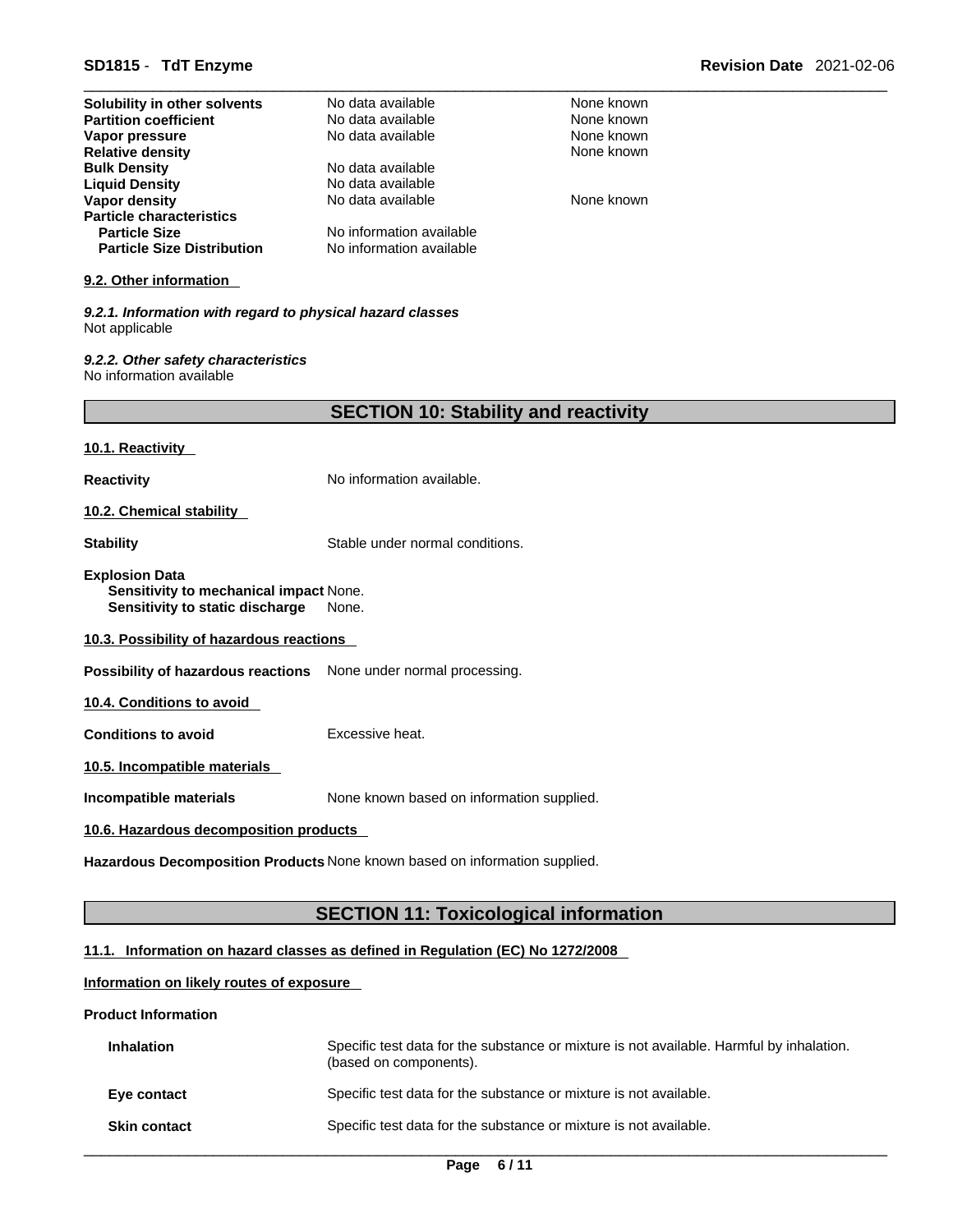**Ingestion Specific test data for the substance or mixture is not available.** 

#### **<u>Symptoms related to the physical, chemical and toxicological characteristics</u>**

**Symptoms** Coughing and/ or wheezing.

**Numerical measures of toxicity**

**Acute toxicity** 

**The following values are calculated based on chapter 3.1 of the GHS document ATEmix (oral)** 18,386.70 mg/kg<br>**ATEmix (dermal)** 15,863.70 mg/kg **ATEmix** (dermal) **ATEmix (inhalation-dust/mist)** 4.3624 mg/l

#### **Unknown acute toxicity**

2.905 % of the mixture consists of ingredient(s) of unknown acute inhalation toxicity (dust/mist).

#### **Component Information**

| Chemical name | DEO<br>Jral I<br>- DU  | LD50<br>Dermal L                          | $\sim$ $\sim$ $\sim$<br>Innalation<br>LC50 |
|---------------|------------------------|-------------------------------------------|--------------------------------------------|
| Glvcerol      | 12600<br>Rat<br>∂ma∕ko | -<br>. .<br>$\sim$<br>Rabbit<br>a/kc<br>ັ | $- -$<br>Rat<br>$m0$ /I<br>11 W L          |

#### **Delayed and immediate effects as well as chronic effects from short and long-term exposure**

| <b>Skin corrosion/irritation</b>        | No information available. |  |
|-----------------------------------------|---------------------------|--|
| Serious eye damage/eye irritation       | No information available. |  |
| Respiratory or skin sensitization       | No information available. |  |
| Germ cell mutagenicity                  | No information available. |  |
| Carcinogenicity                         | No information available. |  |
| <b>Reproductive toxicity</b>            | No information available. |  |
| <b>STOT - single exposure</b>           | No information available. |  |
| <b>STOT - repeated exposure</b>         | No information available. |  |
| <b>Aspiration hazard</b>                | No information available. |  |
| 11.2. Information on other hazards      |                           |  |
| 11.2.1. Endocrine disrupting properties |                           |  |
| <b>Endocrine disrupting properties</b>  | No information available. |  |

#### **11.2.2. Other information**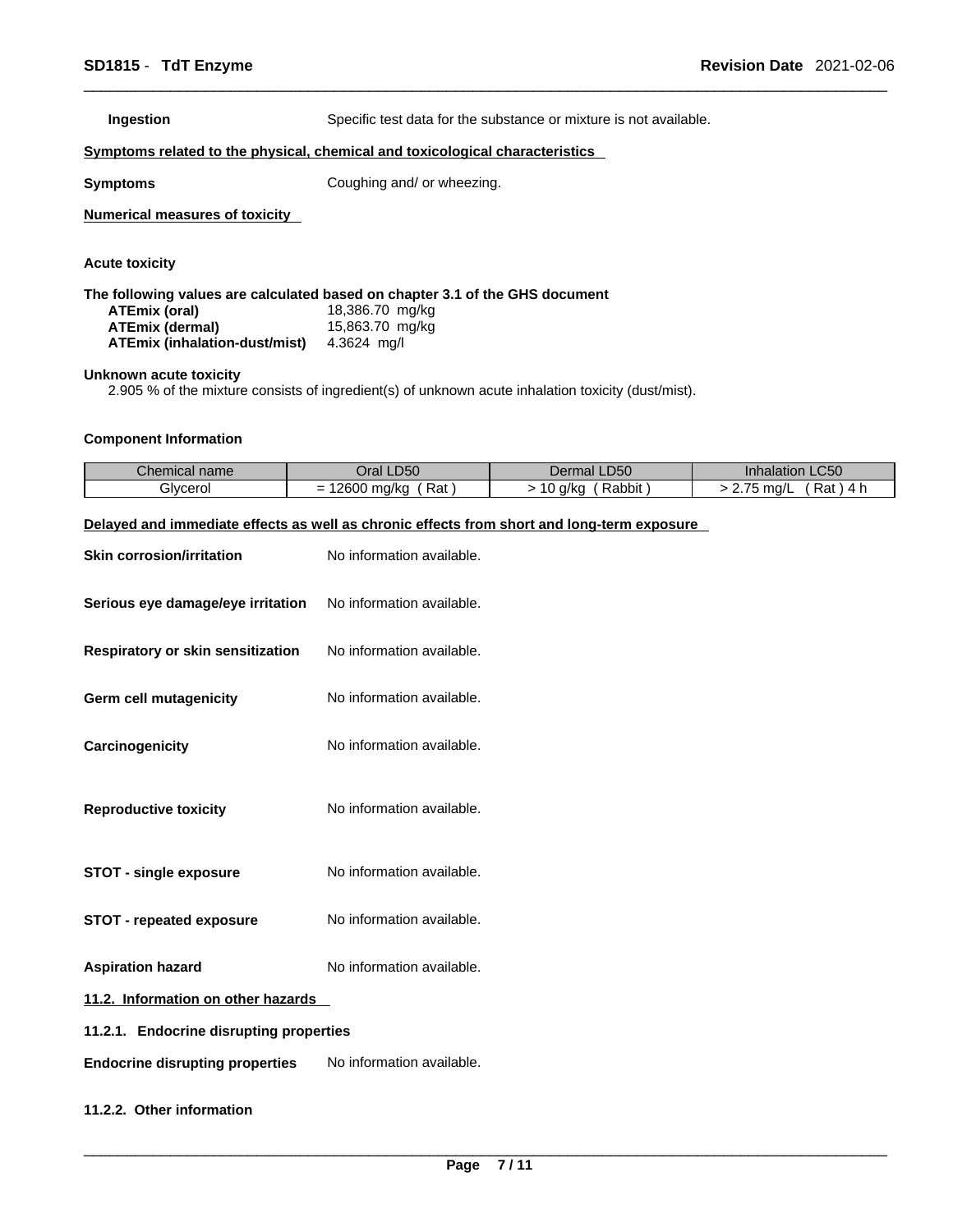#### **Other adverse effects** No information available.

# **SECTION 12: Ecological information**

#### **12.1. Toxicity**

**Ecotoxicity** 

**Unknown aquatic toxicity** Contains 0.785 % of components with unknown hazards to the aquatic environment.

| Chemical name | Algae/aguatic plants | Fish                | Toxicity to    | Crustacea |
|---------------|----------------------|---------------------|----------------|-----------|
|               |                      |                     | microorganisms |           |
| Glvcerol      |                      | 51 - 57: 96 h       |                |           |
|               |                      | Oncorhynchus mykiss |                |           |
|               |                      | mL/L LC50 static    |                |           |

#### **12.2. Persistence and degradability**

**Persistence and degradability** No information available.

**12.3. Bioaccumulative potential**

**Bioaccumulation** There is no data for this product.

#### **Component Information**

| $\overline{\phantom{1}}$<br>$\mathcal L$ hemical name | $\cdots$<br>.<br>$1 - 4$<br>coefficient<br>artition |
|-------------------------------------------------------|-----------------------------------------------------|
| <b>Glvcero</b>                                        | $\overline{\phantom{a}}$                            |
| ייט.                                                  | .10                                                 |

#### **12.4. Mobility in soil**

**Mobility** in soil **Mobility** in soil

#### **12.5. Results of PBT and vPvB assessment**

- **PBT** and **vPvB** assessment No information available.
- **12.6. Endocrine disrupting properties**
- **Endocrine disrupting properties** No information available.

#### **12.7. Other adverse effects**

No information available.

# **SECTION 13: Disposal considerations**

#### **13.1. Waste treatment methods**

| Waste from residues/unused    | Dispose of in accordance with local regulations. Dispose of waste in accordance with |
|-------------------------------|--------------------------------------------------------------------------------------|
| products                      | environmental legislation.                                                           |
| <b>Contaminated packaging</b> | Do not reuse empty containers.                                                       |

# **SECTION 14: Transport information**

### **IATA**

| 14.1 UN number or ID number     | Not regulated            |
|---------------------------------|--------------------------|
| 14.2 UN proper shipping name    | No information available |
| 14.3 Transport hazard class(es) | Not regulated            |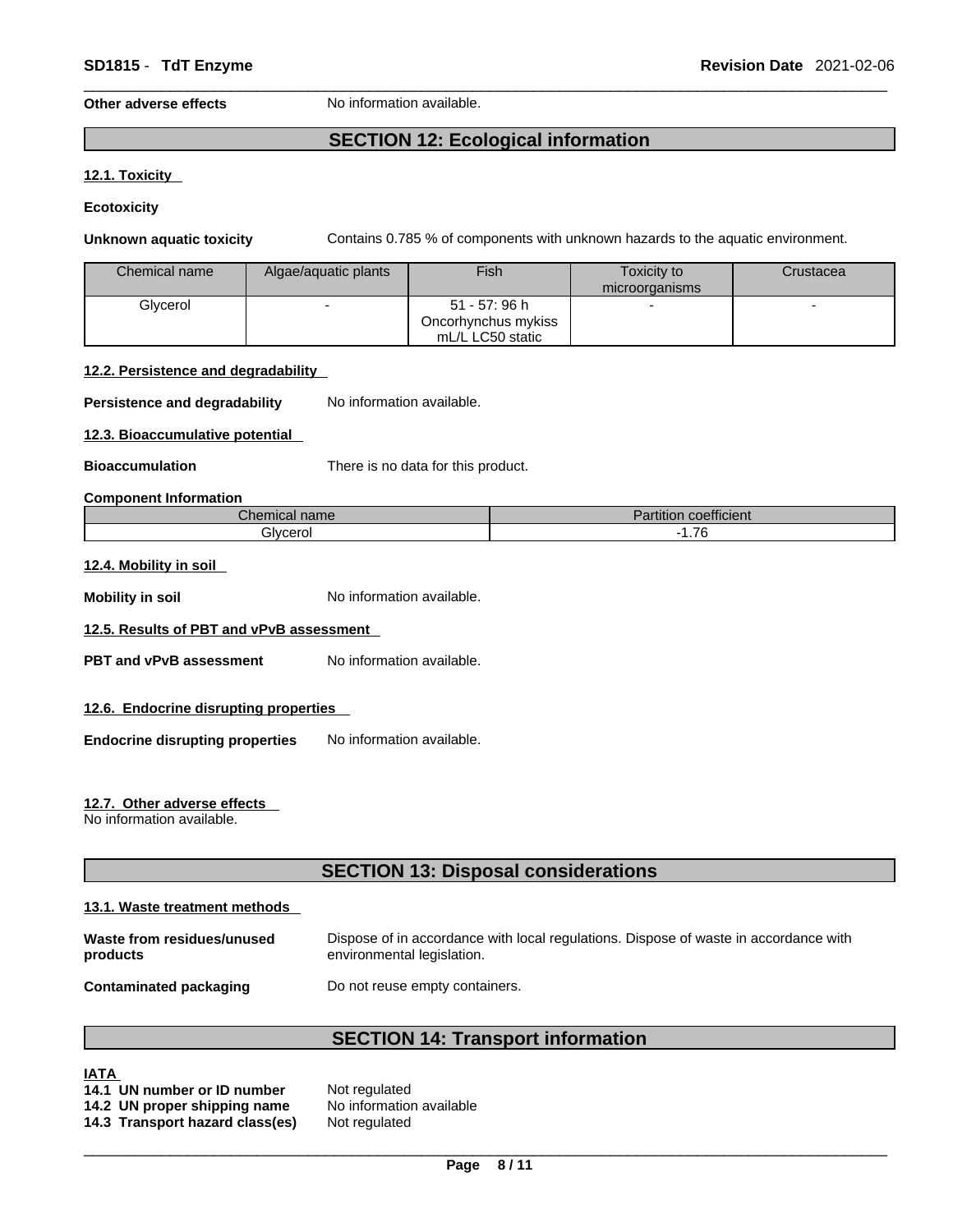| 14.4 Packing group<br>14.5 Environmental hazards<br>14.6 Special precautions for user        | Not regulated<br>Not applicable                            |
|----------------------------------------------------------------------------------------------|------------------------------------------------------------|
| <b>Special Provisions</b>                                                                    | None                                                       |
| <b>IMDG</b><br>14.1 UN number or ID number                                                   | Not regulated                                              |
| 14.2 UN proper shipping name<br>14.3 Transport hazard class(es)<br>14.4 Packing group        | No information available<br>Not regulated<br>Not regulated |
| 14.5 Environmental hazards<br>14.6 Special precautions for user                              | Not applicable                                             |
| <b>Special Provisions</b><br>14.7 Maritime transport in bulk<br>according to IMO instruments | None<br>No information available                           |
| <b>RID</b>                                                                                   |                                                            |
| 14.1 UN number or ID number                                                                  | Not regulated                                              |
| 14.2 UN proper shipping name<br>14.3 Transport hazard class(es)                              | No information available<br>Not regulated                  |
| 14.4 Packing group<br>14.5 Environmental hazards                                             | Not regulated<br>Not applicable                            |
| 14.6 Special precautions for user<br><b>Special Provisions</b>                               | None                                                       |
| <b>ADR</b>                                                                                   |                                                            |
| 14.1 UN number or ID number<br>14.2 UN proper shipping name                                  | Not regulated<br>No information available                  |
| 14.3 Transport hazard class(es)                                                              | Not regulated                                              |
| 14.4 Packing group<br>14.5 Environmental hazards                                             | Not regulated<br>Not applicable                            |
| 14.6 Special precautions for user                                                            |                                                            |
| <b>Special Provisions</b>                                                                    | None                                                       |

# **SECTION 15: Regulatory information**

#### **15.1. Safety, health and environmental regulations/legislation specific for the substance or mixture**

#### **European Union**

Take note of Directive 98/24/EC on the protection of the health and safety of workers from the risks related to chemical agents at work.

#### **Authorizations and/or restrictions on use:**

This product does not contain substances subject to authorization (Regulation (EC) No. 1907/2006 (REACH), Annex XIV) This product does not contain substances subject to restriction (Regulation (EC) No. 1907/2006 (REACH), Annex XVII)

#### **Persistent Organic Pollutants**

Not applicable

#### **Ozone-depleting substances (ODS) regulation (EC) 1005/2009** Not applicable

#### **International Inventories**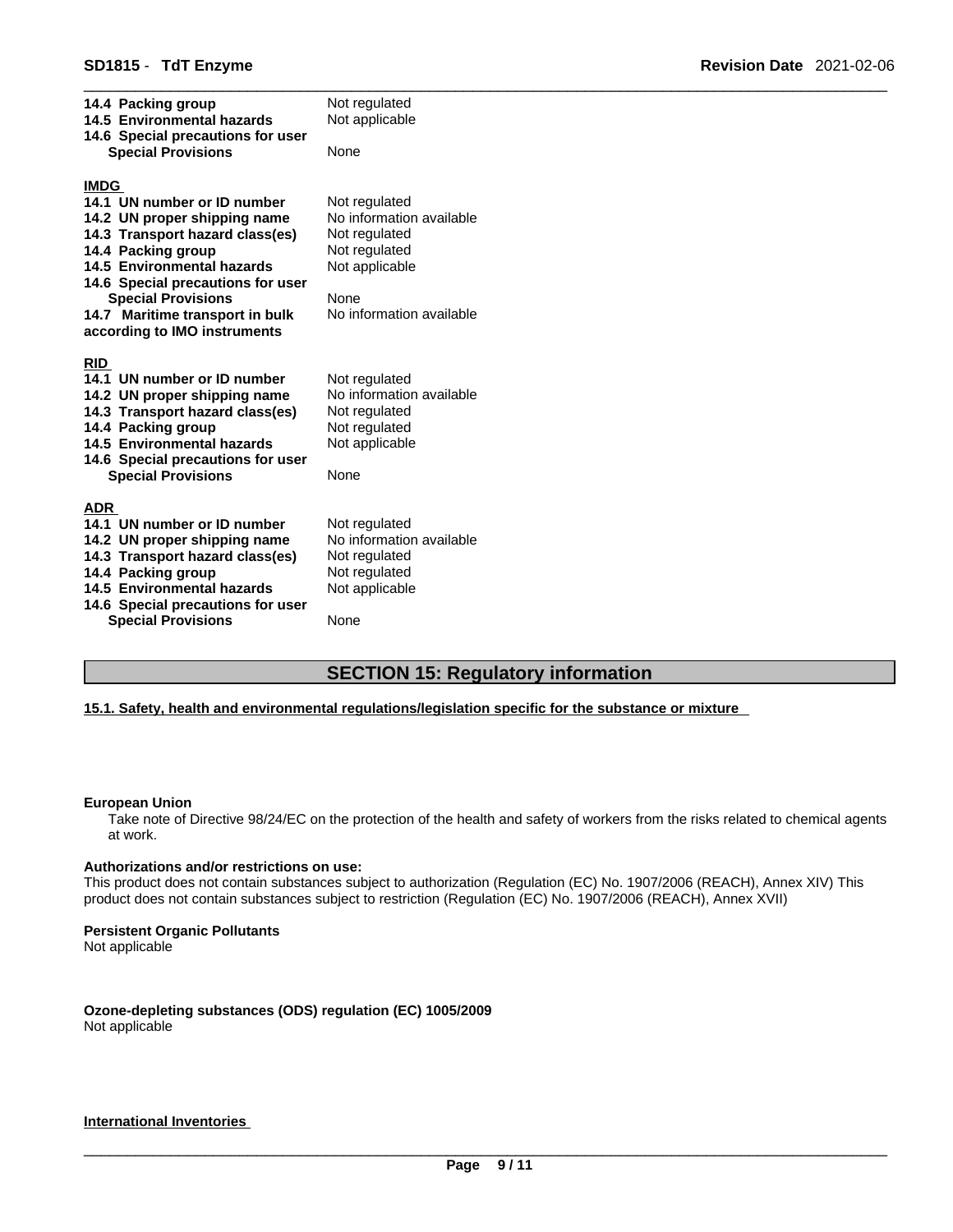| TSCA                 |  |
|----------------------|--|
| <b>DSL/NDSL</b>      |  |
| <b>EINECS/ELINCS</b> |  |
| ENCS                 |  |
| <b>IECSC</b>         |  |
| KECL                 |  |
| <b>PICCS</b>         |  |
| AICS                 |  |
|                      |  |

#### **Legend:**

 **TSCA** - United States Toxic Substances Control Act Section 8(b) Inventory  **DSL/NDSL** - Canadian Domestic Substances List/Non-Domestic Substances List  **EINECS/ELINCS** - European Inventory of Existing Chemical Substances/European List of Notified Chemical Substances  **ENCS** - Japan Existing and New Chemical Substances  **IECSC** - China Inventory of Existing Chemical Substances  **KECL** - Korean Existing and Evaluated Chemical Substances  **PICCS** - Philippines Inventory of Chemicals and Chemical Substances

 **AICS** - Australian Inventory of Chemical Substances

#### **15.2. Chemical safety assessment**

**Chemical Safety Assessment** No information available

# **SECTION 16: Other information**

#### **Key or legend to abbreviations and acronyms used in the safety data sheet**

#### **Legend**

SVHC: Substances of Very High Concern for Authorization:

#### **Legend Section 8: EXPOSURE CONTROLS/PERSONAL PROTECTION**

| <b>TWA</b> | Time weighted average | STEL | Short term exposure limit |
|------------|-----------------------|------|---------------------------|
| Ceiling    | Maximum limit value   |      | Skin designation          |
| $***$      | Hazard Designation    |      | Sensitizers               |

| <b>Classification procedure</b>                                 |                    |
|-----------------------------------------------------------------|--------------------|
| Classification according to Regulation (EC) No. 1272/2008 [CLP] | Method Used        |
| Acute oral toxicity                                             | Calculation method |
| Acute dermal toxicity                                           | Calculation method |
| Acute inhalation toxicity - gas                                 | Calculation method |
| Acute inhalation toxicity - vapor                               | Calculation method |
| Acute inhalation toxicity - dust/mist                           | Calculation method |
| Skin corrosion/irritation                                       | Calculation method |
| Serious eye damage/eye irritation                               | Calculation method |
| Respiratory sensitization                                       | Calculation method |
| Skin sensitization                                              | Calculation method |
| Mutagenicity                                                    | Calculation method |
| Carcinogenicity                                                 | Calculation method |
| Reproductive toxicity                                           | Calculation method |
| STOT - single exposure                                          | Calculation method |
| STOT - repeated exposure                                        | Calculation method |
| Acute aquatic toxicity                                          | Calculation method |
| Chronic aquatic toxicity                                        | Calculation method |
| Aspiration hazard                                               | Calculation method |
| Ozone                                                           | Calculation method |

### **Key literature references and sources for data used to compile the SDS**

Agency for Toxic Substances and Disease Registry (ATSDR) U.S. Environmental Protection Agency ChemView Database European Food Safety Authority (EFSA)